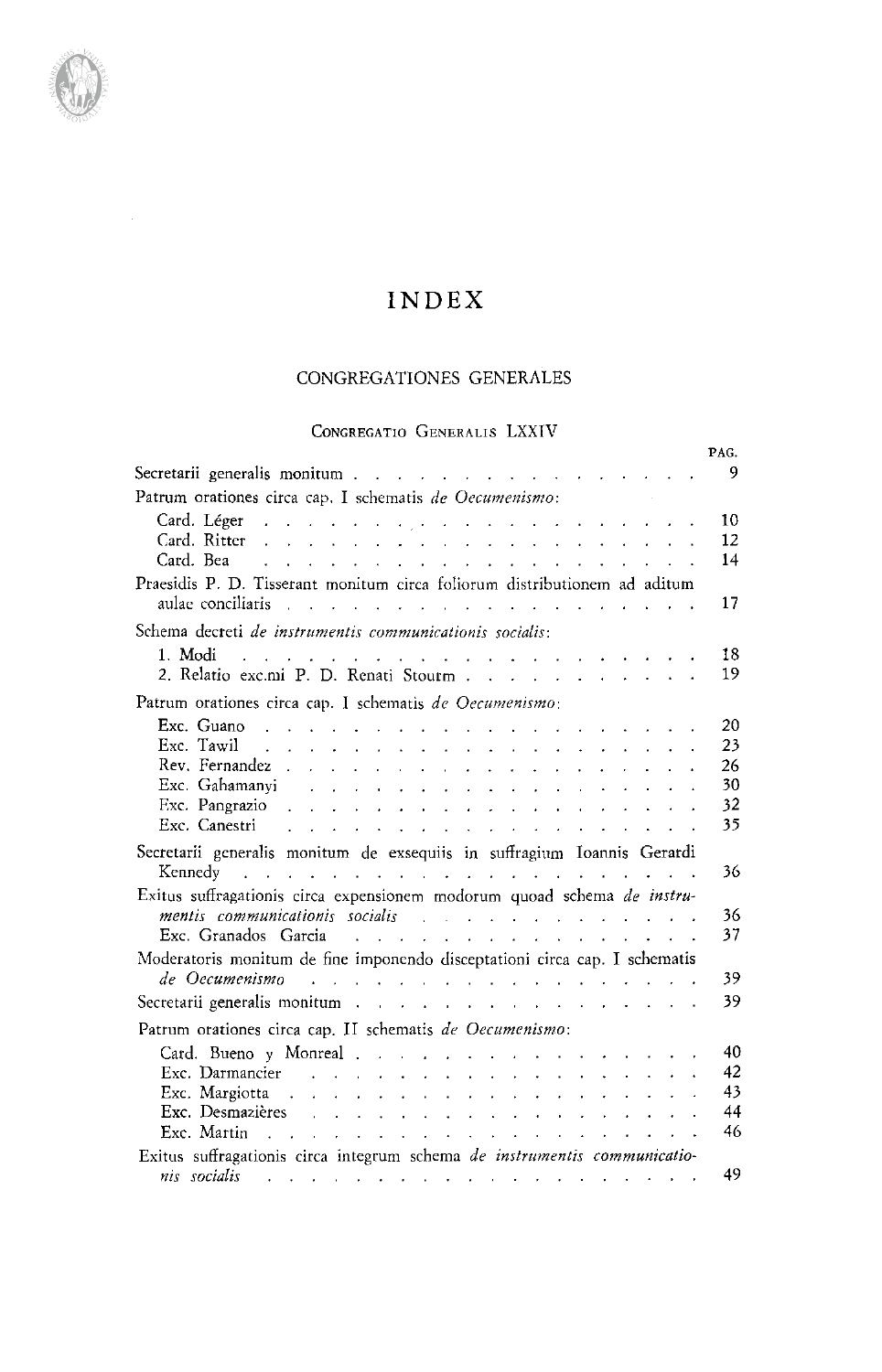| CONGREGATIO GENERALIS LXXV                                                                                                                                                                                                             |      |
|----------------------------------------------------------------------------------------------------------------------------------------------------------------------------------------------------------------------------------------|------|
|                                                                                                                                                                                                                                        | PAG. |
| Secretarii generalis monitum                                                                                                                                                                                                           | 53   |
| Patrum orationes circa cap. I de Oecumenismo:                                                                                                                                                                                          |      |
| Exc. Manek<br>فالمحامل والقارف والمتعارف والقارب والقارب والقارب والمتاري والقارب والمتاريخ                                                                                                                                            | 54   |
| Exc. Gonzalez Moralejo                                                                                                                                                                                                                 | 57   |
|                                                                                                                                                                                                                                        | 61   |
|                                                                                                                                                                                                                                        | 63   |
|                                                                                                                                                                                                                                        | 64   |
|                                                                                                                                                                                                                                        | 66   |
| Patrum orationes circa cap. II de Oecumenismo:                                                                                                                                                                                         |      |
| Card. Gracias<br>والمتعادل والمعامل والمتعاون والمتعاون والمتعاون والمتعاون والمتعاون والمتعاونة                                                                                                                                       | 68.  |
| Card. Silva Henriquez                                                                                                                                                                                                                  | 70   |
|                                                                                                                                                                                                                                        | 73   |
| <b>Exc.</b> Conway and the contract of the contract $\mathbb{R}$ is the contract of the contract of the contract of the contract of the contract of the contract of the contract of the contract of the contract of the contract of th | 75   |
|                                                                                                                                                                                                                                        | 77   |
| Exc. Cardoso Cunha response a response a response $\mathbb{R}^n$                                                                                                                                                                       | 79   |
|                                                                                                                                                                                                                                        | 81   |
|                                                                                                                                                                                                                                        | 83   |
| Exc. Sánchez Tinoco                                                                                                                                                                                                                    | 85   |
|                                                                                                                                                                                                                                        | 87   |
| Exc. Himmer<br>والمحامل والمتعاون والمتعاون والمتعاون والمتعاونة والمتعاون والمتعاونات                                                                                                                                                 | 89   |

#### ANIMADVERSIONES SCRIPTO EXHIBITAE QUOAD CAP. **I** SCHEMATIS DE OECUMENISMO

|                                                                                                                                                                                                                                |                                                                                 |  |  |  |  |  |  |  |  |  | 97  |
|--------------------------------------------------------------------------------------------------------------------------------------------------------------------------------------------------------------------------------|---------------------------------------------------------------------------------|--|--|--|--|--|--|--|--|--|-----|
| Card. Silva Henriquez                                                                                                                                                                                                          |                                                                                 |  |  |  |  |  |  |  |  |  | 97  |
|                                                                                                                                                                                                                                |                                                                                 |  |  |  |  |  |  |  |  |  | 98  |
|                                                                                                                                                                                                                                |                                                                                 |  |  |  |  |  |  |  |  |  | 99  |
| Exc. Attipetty                                                                                                                                                                                                                 | and a series of the contract of the contract of the contract of the contract of |  |  |  |  |  |  |  |  |  | 102 |
| Exc. Bergonzini $\cdots$ $\cdots$ $\cdots$ $\cdots$ $\cdots$ $\cdots$ $\cdots$ $\cdots$ $\cdots$                                                                                                                               |                                                                                 |  |  |  |  |  |  |  |  |  | 102 |
| Exc. Brizgys                                                                                                                                                                                                                   | والمعارض والمتعارض والمتعارض والمتعارض والمتعارض والمتعارض والمتعارض والمتعارض  |  |  |  |  |  |  |  |  |  | 103 |
| Exc. Cornelis and a series are a series of $\mathbb{R}^n$ . Cornelis and a series of $\mathbb{R}^n$ is a series of $\mathbb{R}^n$                                                                                              |                                                                                 |  |  |  |  |  |  |  |  |  | 105 |
| Exc. Dalmais and a contract of the contract of the contract of the contract of the contract of the contract of                                                                                                                 |                                                                                 |  |  |  |  |  |  |  |  |  | 107 |
| Exc. De Castro Mayer                                                                                                                                                                                                           |                                                                                 |  |  |  |  |  |  |  |  |  | 109 |
| Exc. De Proença Sigaud de la contrata de la contrata de la contrata de la contrata de la contrata de la contra                                                                                                                 |                                                                                 |  |  |  |  |  |  |  |  |  | 112 |
|                                                                                                                                                                                                                                |                                                                                 |  |  |  |  |  |  |  |  |  | 113 |
| Exc. Garcia y Goldaraz                                                                                                                                                                                                         |                                                                                 |  |  |  |  |  |  |  |  |  | 114 |
|                                                                                                                                                                                                                                |                                                                                 |  |  |  |  |  |  |  |  |  | 115 |
| Exc. Gouyon research and the contract of the contract of the contract of the contract of the contract of the contract of the contract of the contract of the contract of the contract of the contract of the contract of the c |                                                                                 |  |  |  |  |  |  |  |  |  | 117 |
| Exc. Gray and the set of the set of the set of the set of the set of the set of the set of the set of the set of the set of the set of the set of the set of the set of the set of the set of the set of the set of the set o  |                                                                                 |  |  |  |  |  |  |  |  |  | 118 |
| Rev. Grotti and a contract of the contract of the contract of the contract of the contract of the contract of                                                                                                                  |                                                                                 |  |  |  |  |  |  |  |  |  | 119 |
| Exc. López Aviña $\cdots$ $\cdots$ $\cdots$ $\cdots$ $\cdots$ $\cdots$ $\cdots$ $\cdots$                                                                                                                                       |                                                                                 |  |  |  |  |  |  |  |  |  | 122 |
| Exc. Lorscheider and a contract that the contract of the contract of the contract of the contract of the contract of the contract of the contract of the contract of the contract of the contract of the contract of the contr |                                                                                 |  |  |  |  |  |  |  |  |  | 123 |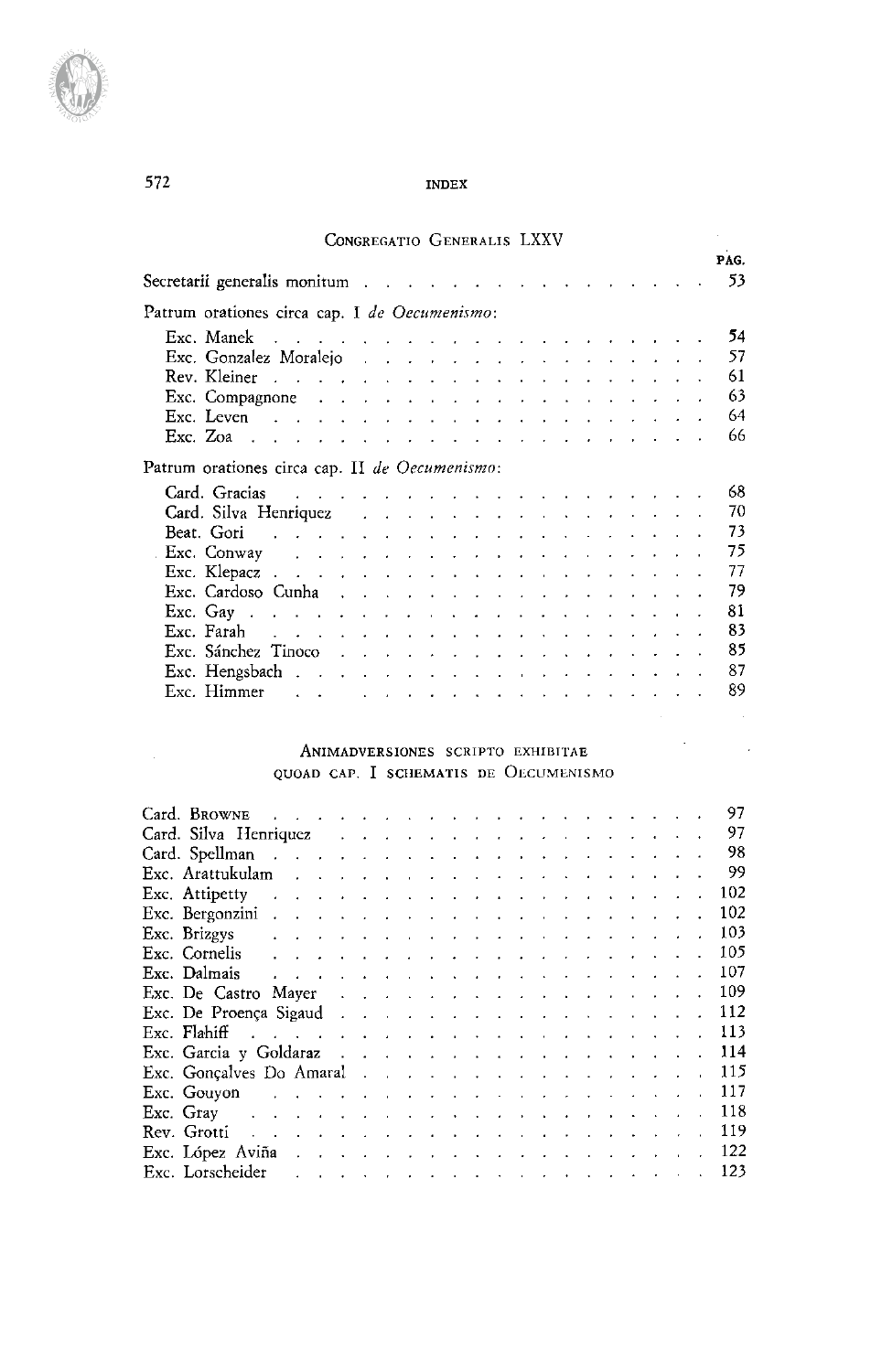

|                                                                                                                                                                                                                               |                                                                                                 |  |  |                                                                                                  |  |  |  |  |  |  |  | PAG. |
|-------------------------------------------------------------------------------------------------------------------------------------------------------------------------------------------------------------------------------|-------------------------------------------------------------------------------------------------|--|--|--------------------------------------------------------------------------------------------------|--|--|--|--|--|--|--|------|
|                                                                                                                                                                                                                               |                                                                                                 |  |  |                                                                                                  |  |  |  |  |  |  |  | 123  |
| Exc. Melendro and a constant of the construction of the Exc. Melendro and a construction of the construction of                                                                                                               |                                                                                                 |  |  |                                                                                                  |  |  |  |  |  |  |  | 124  |
| Exc. Modrego y Casáus                                                                                                                                                                                                         |                                                                                                 |  |  |                                                                                                  |  |  |  |  |  |  |  | 125  |
| Exc. Muldoon-                                                                                                                                                                                                                 | أناقل فالمستعاد فالمستعاد فالمعارف القاربة القارية القاربة والمتاريخ والمناور والقاربة القاربين |  |  |                                                                                                  |  |  |  |  |  |  |  | 127  |
| Exc. Olaechea Loizaga eta arraitzarra arraitza eta arraitza eta arraitza eta arraitza eta arraitza eta arraitz                                                                                                                |                                                                                                 |  |  |                                                                                                  |  |  |  |  |  |  |  | 128  |
|                                                                                                                                                                                                                               |                                                                                                 |  |  |                                                                                                  |  |  |  |  |  |  |  | 129  |
|                                                                                                                                                                                                                               |                                                                                                 |  |  |                                                                                                  |  |  |  |  |  |  |  | 129  |
|                                                                                                                                                                                                                               |                                                                                                 |  |  |                                                                                                  |  |  |  |  |  |  |  | 130  |
|                                                                                                                                                                                                                               |                                                                                                 |  |  |                                                                                                  |  |  |  |  |  |  |  | 131  |
| Exc. Tedde recover the contract of the contract of the contract of the contract of the contract of the contract of the contract of the contract of the contract of the contract of the contract of the contract of the contra |                                                                                                 |  |  |                                                                                                  |  |  |  |  |  |  |  | 132  |
| Exc. Van Cauwelaert                                                                                                                                                                                                           |                                                                                                 |  |  |                                                                                                  |  |  |  |  |  |  |  | 134  |
| Rev. Welykyj do name i name i name i name i startin v startin v startin v startin v startin v startin v starti                                                                                                                |                                                                                                 |  |  |                                                                                                  |  |  |  |  |  |  |  | 139  |
|                                                                                                                                                                                                                               |                                                                                                 |  |  |                                                                                                  |  |  |  |  |  |  |  | 140  |
| Exc. Zoghby                                                                                                                                                                                                                   |                                                                                                 |  |  | أتحار والمحارب والمحارب والمستحدث والمحارب والمحارب والمحارب والمحارب والمحارب والمحارب والمحارب |  |  |  |  |  |  |  | 142  |
| Conferentia episcoporum Helvetiae , , , , , , , , , , , , , , , , ,                                                                                                                                                           |                                                                                                 |  |  |                                                                                                  |  |  |  |  |  |  |  | 142  |

### CONGREGATIO GENERALIS LXXVI

| Secretarii generalis monitum and a constant and a constant of the secretarii generalis monitum and a constant o                                                                                                                |                                                                               |  |  |  |  |  |  |  |  | 147  |
|--------------------------------------------------------------------------------------------------------------------------------------------------------------------------------------------------------------------------------|-------------------------------------------------------------------------------|--|--|--|--|--|--|--|--|------|
| Patrum orationes circa cap. II schematis de Oecumenismo:                                                                                                                                                                       |                                                                               |  |  |  |  |  |  |  |  |      |
| Exc. Nuer and the state of the state of the state of the state of the state of the state of the state of the state of the state of the state of the state of the state of the state of the state of the state of the state of  |                                                                               |  |  |  |  |  |  |  |  | 150  |
| Exc. Enrique y Tarancon                                                                                                                                                                                                        |                                                                               |  |  |  |  |  |  |  |  | 151  |
| Exc. Tomašek and a subsequently and a subsequently served by the served of the served of the served of the served of the served of the served of the served of the served of the served of the served of the served of the ser |                                                                               |  |  |  |  |  |  |  |  | 155  |
|                                                                                                                                                                                                                                |                                                                               |  |  |  |  |  |  |  |  | 158  |
| Exc. Necsey and a subsequently and a subsequently contact the contact of the subsequently set of the subsequently set of the subsequently set of the subsequently set of the subsequently set of the subsequently set of the s |                                                                               |  |  |  |  |  |  |  |  | 160  |
| Exc. Schmitt $\qquad \qquad \ldots \qquad \qquad \ldots \qquad \ldots \qquad \ldots \qquad \ldots \qquad \ldots \qquad \ldots \qquad \ldots$                                                                                   |                                                                               |  |  |  |  |  |  |  |  | 162  |
|                                                                                                                                                                                                                                |                                                                               |  |  |  |  |  |  |  |  | 166  |
| Moderatoris monitum de fine imponendo disceptationi circa cap. II sche-                                                                                                                                                        |                                                                               |  |  |  |  |  |  |  |  |      |
| matis de Oecumenismo en contra un construction de la construction de la construction de la construction de la                                                                                                                  |                                                                               |  |  |  |  |  |  |  |  | 167. |
| Secretarii generalis monitum and a contract to contract the contract of the secretarii generalis monitum and a                                                                                                                 |                                                                               |  |  |  |  |  |  |  |  | 168  |
| Patrum orationes circa cap. III schematis de Oecumenismo:                                                                                                                                                                      |                                                                               |  |  |  |  |  |  |  |  |      |
| Card. Bacci                                                                                                                                                                                                                    | المتناقص والمتناقص والمتناقص والمتناقص والمتناقص والمتناقص والمتناقص والمناقص |  |  |  |  |  |  |  |  | 168  |
|                                                                                                                                                                                                                                |                                                                               |  |  |  |  |  |  |  |  | 170  |
| Exc. Collin $\Box$ . The set of the set of the set of the set of the set of the set of the set of the set of the set of the set of the set of the set of the set of the set of the set of the set of the set of the set of the |                                                                               |  |  |  |  |  |  |  |  | 173  |
|                                                                                                                                                                                                                                |                                                                               |  |  |  |  |  |  |  |  | 175  |
| Exc. Jenny and a series are a series of the series of the series of the series of the series of the series of the series of the series of the series of the series of the series of the series of the series of the series of  |                                                                               |  |  |  |  |  |  |  |  | 177  |
| Exc. Gouyon and a series and a series of the series of the series of the series of the series of the                                                                                                                           |                                                                               |  |  |  |  |  |  |  |  | 180  |
| Exc. Mason because the contract of the contract of the Mason contract of the contract of the contract of the contract of the contract of the contract of the contract of the contract of the contract of the contract of the c |                                                                               |  |  |  |  |  |  |  |  | 182  |
| Exc. Baraniak                                                                                                                                                                                                                  |                                                                               |  |  |  |  |  |  |  |  | 183  |
| Exc. Ghattas and a series of the series of the series of the series of the series of the series of the series of the series of the series of the series of the series of the series of the series of the series of the series  |                                                                               |  |  |  |  |  |  |  |  | 186  |
| Exc. Jubany Arnau                                                                                                                                                                                                              |                                                                               |  |  |  |  |  |  |  |  | 188  |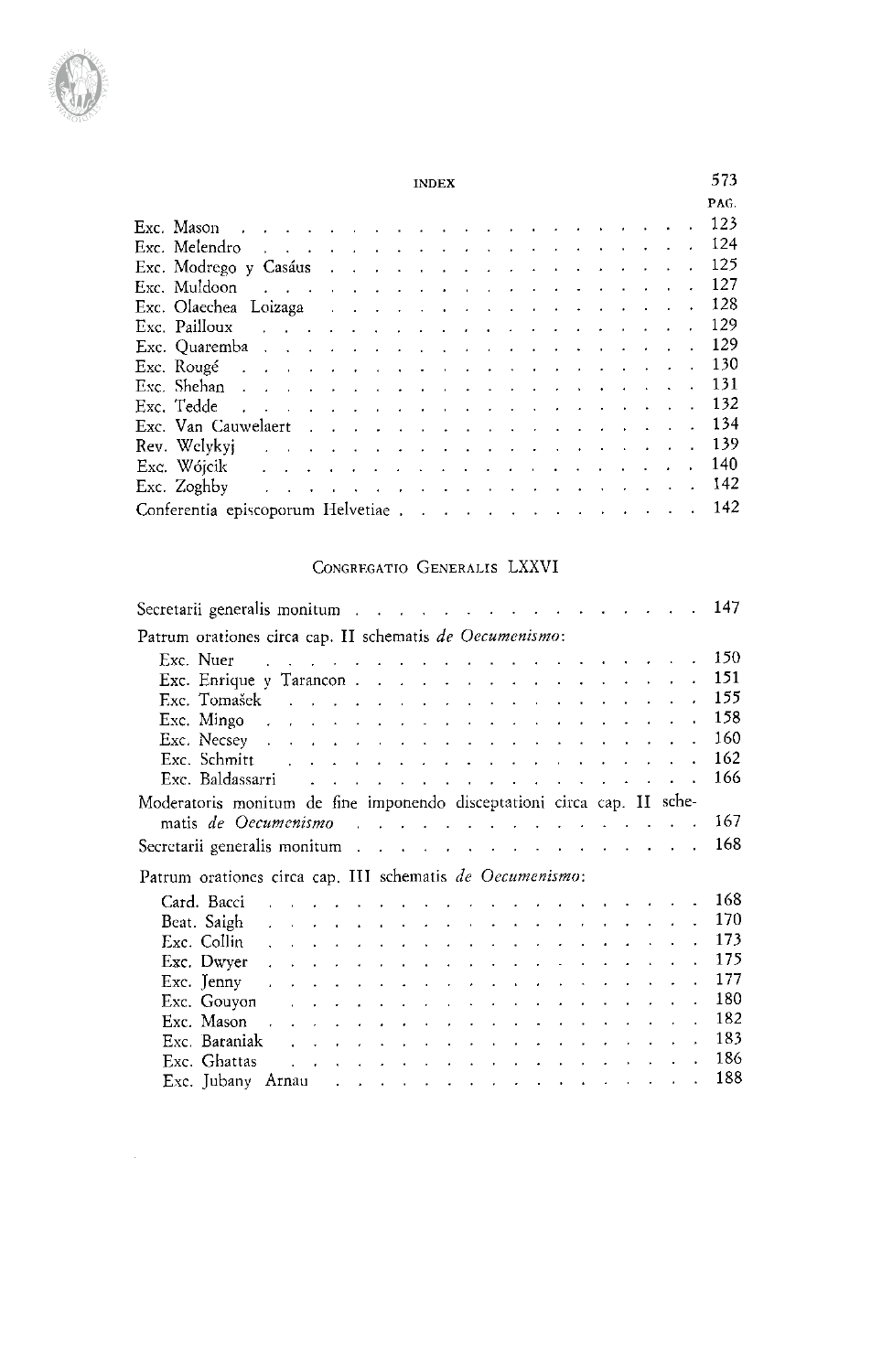#### CONGREGATIO GENERALIS LXXVII

| Secretarii generalis monitum and a constant of the constant of the constant of the constant of the constant of                                                                                                                                                                         |  |  |  |  |  |  |  |  | PAG.<br>193 |
|----------------------------------------------------------------------------------------------------------------------------------------------------------------------------------------------------------------------------------------------------------------------------------------|--|--|--|--|--|--|--|--|-------------|
| Patrum orationes circa cap. II schematis de Oecumenismo:                                                                                                                                                                                                                               |  |  |  |  |  |  |  |  |             |
| Card. Frings $\ldots$ $\ldots$ $\ldots$ $\ldots$ $\ldots$ $\ldots$ $\ldots$ $\ldots$ $\ldots$                                                                                                                                                                                          |  |  |  |  |  |  |  |  | 194         |
|                                                                                                                                                                                                                                                                                        |  |  |  |  |  |  |  |  | 195         |
| Exc. Thiandoum $\qquad \qquad \ldots \qquad \qquad \ldots \qquad \ldots \qquad \ldots \qquad \ldots \qquad \ldots \qquad \ldots$                                                                                                                                                       |  |  |  |  |  |  |  |  | 197         |
| <b>Exc.</b> Reyes $x_1, x_2, x_3, x_4, x_5, x_6, x_7, x_8, x_9, x_1, x_2, x_3, x_4, x_7, x_8, x_9, x_1, x_2, x_3, x_4, x_6, x_7, x_8, x_9, x_1, x_2, x_3, x_4, x_6, x_7, x_8, x_9, x_1, x_2, x_3, x_4, x_6, x_7, x_8, x_9, x_1, x_2, x_3, x_4, x_6, x_7, x_8, x_9, x_1, x_2, x_3, x_4$ |  |  |  |  |  |  |  |  | 199         |
|                                                                                                                                                                                                                                                                                        |  |  |  |  |  |  |  |  | 201         |
| Rev. Reetz<br>المتناول والمتناول والمتناول والمتناول والمتناول والمتناول والمتناول والمتناول والمناول                                                                                                                                                                                  |  |  |  |  |  |  |  |  | 203         |
| Rev. Capucci and a subset of the subset of the contract of the contract of the contract of the contract of the                                                                                                                                                                         |  |  |  |  |  |  |  |  | 205         |
| Exc. Pildain y Zapiáin a chamar a chamar a chamar a chamar a chamar a chamar a chamar a chamar a chamar a chamar                                                                                                                                                                       |  |  |  |  |  |  |  |  | 208         |
|                                                                                                                                                                                                                                                                                        |  |  |  |  |  |  |  |  | 211         |
| Exc. Schoemaker research and containing the set of the set of the set of the set of the set of the set of the                                                                                                                                                                          |  |  |  |  |  |  |  |  | 213         |
| Exc. Amadouni $\ldots$ $\ldots$ $\ldots$ $\ldots$ $\ldots$ $\ldots$ $\ldots$ $\ldots$ $\ldots$                                                                                                                                                                                         |  |  |  |  |  |  |  |  | 218         |
| Exc. Muñoz Duque $\cdots$ $\cdots$ $\cdots$ $\cdots$ $\cdots$ $\cdots$ $\cdots$ $\cdots$                                                                                                                                                                                               |  |  |  |  |  |  |  |  | 221         |
| Exc. Piñera Carvallo                                                                                                                                                                                                                                                                   |  |  |  |  |  |  |  |  | 224         |
| Exc. Lebrun $\ldots$ $\ldots$ $\ldots$ $\ldots$ $\ldots$ $\ldots$ $\ldots$ $\ldots$ $\ldots$ $\ldots$                                                                                                                                                                                  |  |  |  |  |  |  |  |  | 225         |
| Exc. Golland Trindade                                                                                                                                                                                                                                                                  |  |  |  |  |  |  |  |  | 227         |
| Patrum orationes circa cap. III schematis de Oecumenismo:                                                                                                                                                                                                                              |  |  |  |  |  |  |  |  |             |
| Beat. Meouchi de de la contrattura de la contrattura de la contrattura de la contrattura de la contrattura de                                                                                                                                                                          |  |  |  |  |  |  |  |  | 229         |
|                                                                                                                                                                                                                                                                                        |  |  |  |  |  |  |  |  | 230         |
|                                                                                                                                                                                                                                                                                        |  |  |  |  |  |  |  |  |             |
| Exc. Morcillo Gonzalez                                                                                                                                                                                                                                                                 |  |  |  |  |  |  |  |  | 233         |
|                                                                                                                                                                                                                                                                                        |  |  |  |  |  |  |  |  | 235         |
| Secretarii generalis monitum de contra de contra de contra de contra de contra de contra de contra de contra d                                                                                                                                                                         |  |  |  |  |  |  |  |  | 239         |

### ANIMADVERSIONES SCRIPTO EXHIBITAE QUOAD CAP. II SCHEMATIS DE OECUMENISMO

| Card. Spellman research and contact the contact of the contact of the contact of the contact of the contact of                                                                                                                   |  |  |  |  |  |  |  |  |  |  | 243 |
|----------------------------------------------------------------------------------------------------------------------------------------------------------------------------------------------------------------------------------|--|--|--|--|--|--|--|--|--|--|-----|
| Exc. Alvim Pereira and a contract of the contract of the Pereira and the contract of the contract of the contract of the contract of the contract of the contract of the contract of the contract of the contract of the contr   |  |  |  |  |  |  |  |  |  |  | 245 |
| Exc. Argaya Goicoechea and a contract the contract of the contract of the contract of the contract of the contract of the contract of the contract of the contract of the contract of the contract of the contract of the cont   |  |  |  |  |  |  |  |  |  |  | 245 |
| Exc. Attipetty and a constant of the construction of the construction of the construction of the construction of the construction of the construction of the construction of the construction of the construction of the const   |  |  |  |  |  |  |  |  |  |  | 247 |
| Exc. Barrachina Estevan and a contract the contract of the state of the state of the state of the state of the                                                                                                                   |  |  |  |  |  |  |  |  |  |  | 247 |
| Exc. Bayan decree and the contract of the contract of the contract of the contract of the contract of the contract of the contract of the contract of the contract of the contract of the contract of the contract of the con    |  |  |  |  |  |  |  |  |  |  | 249 |
| Exc. Boillon $\ldots$ $\ldots$ $\ldots$ $\ldots$ $\ldots$ $\ldots$ $\ldots$ $\ldots$ $\ldots$ $\ldots$ $\ldots$                                                                                                                  |  |  |  |  |  |  |  |  |  |  | 251 |
|                                                                                                                                                                                                                                  |  |  |  |  |  |  |  |  |  |  | 253 |
| Exc. Canestri $\cdots$ . The contract of the contract of the contract of the contract of the contract of the contract of the contract of the contract of the contract of the contract of the contract of the contract of the con |  |  |  |  |  |  |  |  |  |  | 254 |
| Exc. Carraro $\cdots$ . The set of the set of the set of the set of the set of the set of the set of the set of the set of the set of the set of the set of the set of the set of the set of the set of the set of the set of th |  |  |  |  |  |  |  |  |  |  | 255 |
|                                                                                                                                                                                                                                  |  |  |  |  |  |  |  |  |  |  |     |
|                                                                                                                                                                                                                                  |  |  |  |  |  |  |  |  |  |  | 259 |
| Exc. Crous y Salichs and a contract of the contract of the state of the state of the state of the state of the                                                                                                                   |  |  |  |  |  |  |  |  |  |  | 260 |
| Exc. Cunningham and a series of the contract of the contract of the contract of the contract of the contract of                                                                                                                  |  |  |  |  |  |  |  |  |  |  | 261 |
| Exc. Del Campo y de la Bárcena en entre en entre en entre en entre en el estado y de la Bárcena en entre en el estado y de la Bárcena en el estado y de la Bárcena en el estado y de la Bárcena en el estado y de la Bárcena e   |  |  |  |  |  |  |  |  |  |  | 262 |
|                                                                                                                                                                                                                                  |  |  |  |  |  |  |  |  |  |  | 265 |

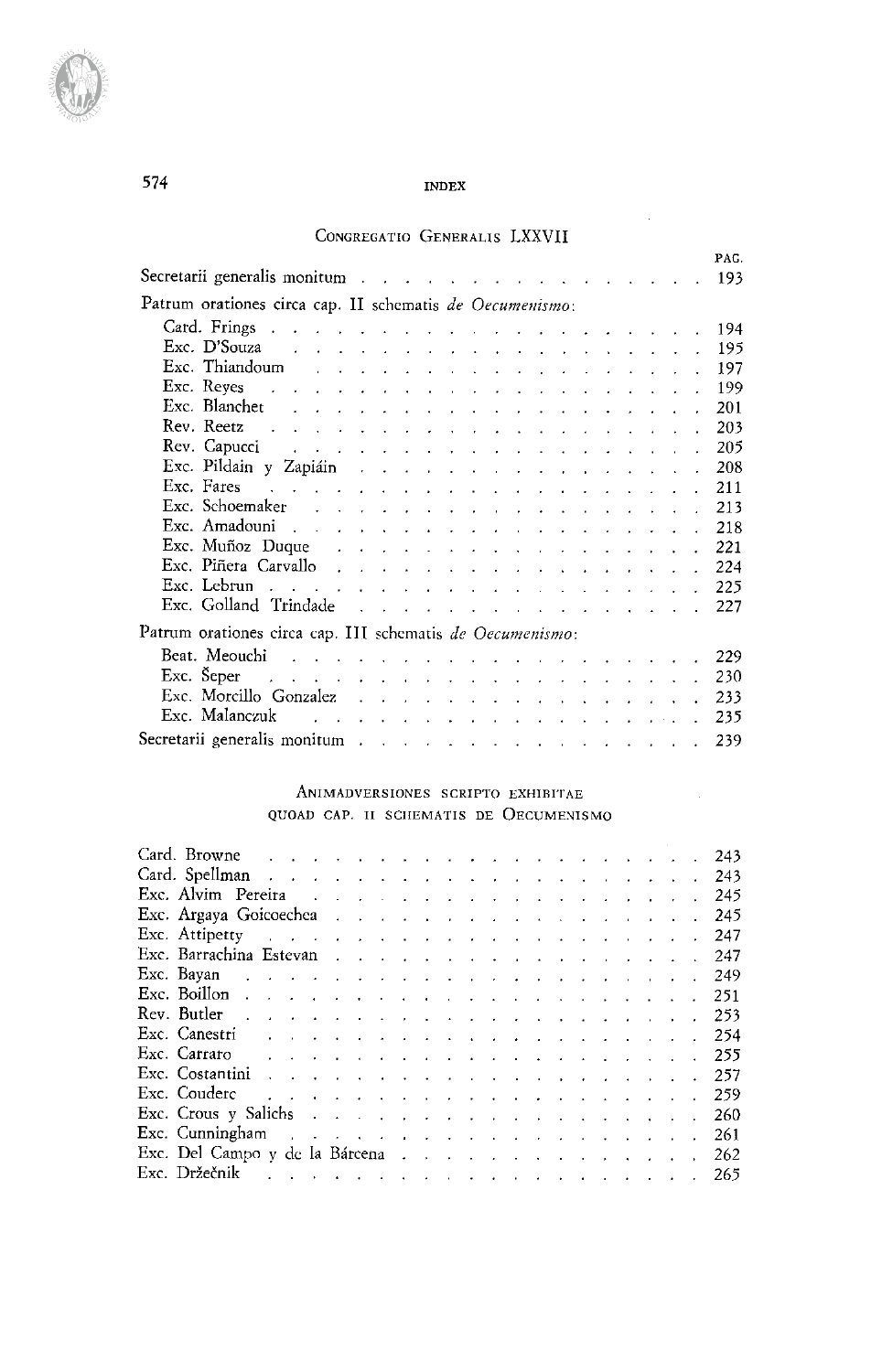

| Exc. Fady                                                        | 268 |
|------------------------------------------------------------------|-----|
|                                                                  | 269 |
| <b>THERMAN CALL AND RESIDENT</b><br>Rev. Grotti                  | 270 |
| Exc. Hannan                                                      | 271 |
| Exc. Hasler                                                      | 273 |
|                                                                  | 274 |
| $Exc.$ Hiltl                                                     | 275 |
| , , , , , , , , , , , , , , , , , , <del>, ,</del><br>Rev. Hoeck | 276 |
|                                                                  | 279 |
| Exc. Lecuona Labandibar                                          | 281 |
|                                                                  | 283 |
|                                                                  | 283 |
|                                                                  | 285 |
| Exc. Okoye                                                       | 287 |
|                                                                  | 288 |
| Exc. Quaremba                                                    | 290 |
| <b>.</b><br>Exc. Rosenhammer                                     | 291 |
|                                                                  | 292 |
| <b>Transaction Contract Excess</b><br>Exc. Sauvage               | 294 |
|                                                                  | 295 |
| Exc. Taylor                                                      | 297 |
| .<br>Exc. Tedde<br>Sales Co                                      | 298 |
| Exc. Van Cauwelaert                                              | 300 |
|                                                                  | 301 |
| .<br>Exc. Dalmais                                                | 302 |
|                                                                  |     |
|                                                                  |     |

## CONGREGATIO GENERALIS LXXVIII

| Secretarii generalis monitum                              |                                                                                           |  |  |  |  |  |  |  |  |  |  | 305 |
|-----------------------------------------------------------|-------------------------------------------------------------------------------------------|--|--|--|--|--|--|--|--|--|--|-----|
| Patrum orationes circa cap. III schematis de Oecumenismo: |                                                                                           |  |  |  |  |  |  |  |  |  |  |     |
|                                                           | Card. Quiroga y Palacios                                                                  |  |  |  |  |  |  |  |  |  |  | 308 |
|                                                           |                                                                                           |  |  |  |  |  |  |  |  |  |  |     |
|                                                           | Exc. Helmsing $\ldots$ $\ldots$ $\ldots$ $\ldots$ $\ldots$ $\ldots$ $\ldots$ $\ldots$ 312 |  |  |  |  |  |  |  |  |  |  |     |
|                                                           | Exc. Souto Vizoso 314                                                                     |  |  |  |  |  |  |  |  |  |  |     |
|                                                           |                                                                                           |  |  |  |  |  |  |  |  |  |  |     |
|                                                           | Exc. Nicodemo 320                                                                         |  |  |  |  |  |  |  |  |  |  |     |
|                                                           |                                                                                           |  |  |  |  |  |  |  |  |  |  |     |
|                                                           |                                                                                           |  |  |  |  |  |  |  |  |  |  |     |
|                                                           | Exc. Zoghby 326                                                                           |  |  |  |  |  |  |  |  |  |  |     |
|                                                           |                                                                                           |  |  |  |  |  |  |  |  |  |  |     |
|                                                           |                                                                                           |  |  |  |  |  |  |  |  |  |  |     |

INDEX 575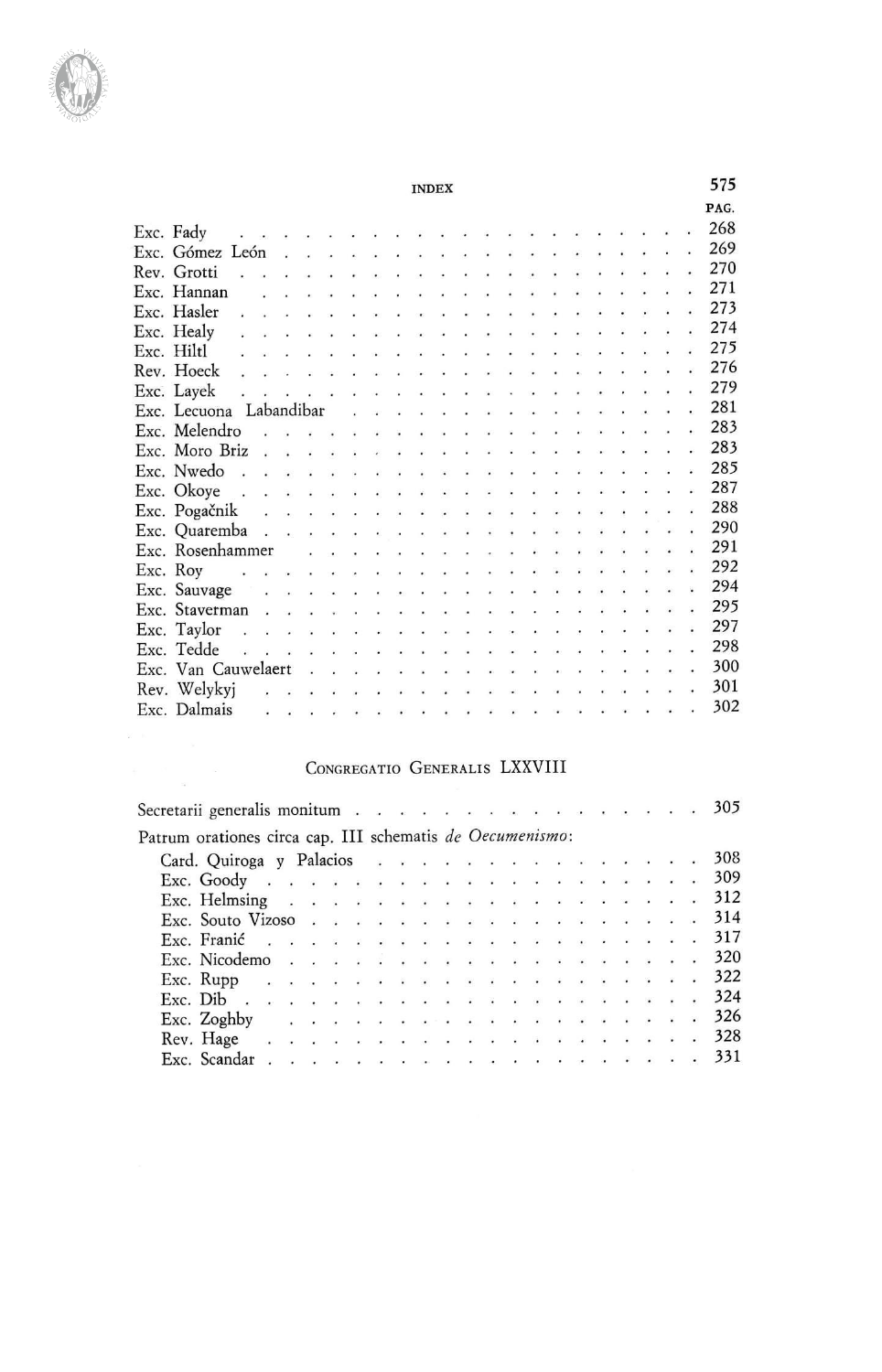## CONGREGATIO GENERALIS LXXIX

 $\mathcal{A}^{\mathcal{A}}$ 

 $\label{eq:2} \mathcal{L} = \mathcal{L} \left( \mathcal{L} \right) \left( \mathcal{L} \right)$ 

|                                                                                                                                                                                                                                                                                   |  |                                                                                                                 |  |  |  |  |  |  |  | PAG.  |
|-----------------------------------------------------------------------------------------------------------------------------------------------------------------------------------------------------------------------------------------------------------------------------------|--|-----------------------------------------------------------------------------------------------------------------|--|--|--|--|--|--|--|-------|
| Secretarii generalis monitum                                                                                                                                                                                                                                                      |  |                                                                                                                 |  |  |  |  |  |  |  | -337  |
| Patrum orationes circa cap. III schematis de Oecumenismo:                                                                                                                                                                                                                         |  |                                                                                                                 |  |  |  |  |  |  |  |       |
| Card. Ruffini                                                                                                                                                                                                                                                                     |  | and a series of the contract of the contract of the contract of the contract of the contract of the contract of |  |  |  |  |  |  |  | - 339 |
|                                                                                                                                                                                                                                                                                   |  |                                                                                                                 |  |  |  |  |  |  |  | 341   |
|                                                                                                                                                                                                                                                                                   |  |                                                                                                                 |  |  |  |  |  |  |  | 343   |
| Exc. Thangalathil $\qquad \qquad$                                                                                                                                                                                                                                                 |  |                                                                                                                 |  |  |  |  |  |  |  | 344   |
| Exc. Costantini research and the contract of the cost of the contract of the cost of the cost of the cost of the cost of the cost of the cost of the cost of the cost of the cost of the cost of the cost of the cost of the c                                                    |  |                                                                                                                 |  |  |  |  |  |  |  | 347   |
|                                                                                                                                                                                                                                                                                   |  |                                                                                                                 |  |  |  |  |  |  |  | 350   |
| Exc. Tomášek                                                                                                                                                                                                                                                                      |  | the contract of the contract of the contract of the contract of the contract of                                 |  |  |  |  |  |  |  | 354   |
|                                                                                                                                                                                                                                                                                   |  |                                                                                                                 |  |  |  |  |  |  |  | 356   |
| Rev. Butlet $x_1, x_2, x_3, x_4, x_5, x_6, x_7, x_8, x_9, x_1, x_2, x_3, x_4, x_7, x_8, x_9, x_1, x_2, x_3, x_4, x_6, x_7, x_8, x_9, x_1, x_2, x_3, x_4, x_6, x_7, x_8, x_9, x_1, x_2, x_3, x_4, x_6, x_7, x_8, x_9, x_1, x_2, x_3, x_4, x_6, x_7, x_8, x_9, x_1, x_2, x_3, x_4,$ |  |                                                                                                                 |  |  |  |  |  |  |  | 358   |
| Exc. Ziadé de la partie de la partie de la partie de la partie de la partie de la partie de la partie de la pa                                                                                                                                                                    |  |                                                                                                                 |  |  |  |  |  |  |  | 360   |
| Exc. D'Mello $\cdots$                                                                                                                                                                                                                                                             |  |                                                                                                                 |  |  |  |  |  |  |  | 362   |
| Exc. Roborecki and a summary contract to the contract of the contract of the contract of the contract of the contract of the contract of the contract of the contract of the contract of the contract of the contract of the c                                                    |  |                                                                                                                 |  |  |  |  |  |  |  | 363   |
|                                                                                                                                                                                                                                                                                   |  |                                                                                                                 |  |  |  |  |  |  |  | 364   |
| Relatio exc.mi P. D. Francisci Hengsbach <i>de laicorum apostolatu</i>                                                                                                                                                                                                            |  |                                                                                                                 |  |  |  |  |  |  |  | 367   |
| Secretarii generalis monitum                                                                                                                                                                                                                                                      |  |                                                                                                                 |  |  |  |  |  |  |  | 370   |
| Moderatoris monitum and a contract the contract of the contract of the contract of the contract of the contract of                                                                                                                                                                |  |                                                                                                                 |  |  |  |  |  |  |  | 370   |
|                                                                                                                                                                                                                                                                                   |  |                                                                                                                 |  |  |  |  |  |  |  |       |

#### ANIMADVERSIONES SCRIPTO EXHIBITAE QUOAD CAP. **ILL** SCHEMATIS DE OECUMENISMO

| Card. Browne                                                                                                   |                                                                                                               |  |  |  |  |  |  |  | $\mathbf{r} = \mathbf{r} - \mathbf{r} = \mathbf{r} - \mathbf{r} - \mathbf{r} = \mathbf{r} - \mathbf{r} - \mathbf{r} - \mathbf{r} - \mathbf{r} - \mathbf{r} - \mathbf{r} - \mathbf{r} - \mathbf{r} - \mathbf{r} - \mathbf{r} - \mathbf{r} - \mathbf{r} - \mathbf{r} - \mathbf{r} - \mathbf{r} - \mathbf{r} - \mathbf{r} - \mathbf{r} - \mathbf{r} - \mathbf{r} - \mathbf{r} - \mathbf{r} - \mathbf{r} - \mathbf{r} - \mathbf$ |  | 375 |
|----------------------------------------------------------------------------------------------------------------|---------------------------------------------------------------------------------------------------------------|--|--|--|--|--|--|--|------------------------------------------------------------------------------------------------------------------------------------------------------------------------------------------------------------------------------------------------------------------------------------------------------------------------------------------------------------------------------------------------------------------------------|--|-----|
| Exc. Attipetty                                                                                                 |                                                                                                               |  |  |  |  |  |  |  | states and a state of the state of the state of the state of the state of the state of the state of the state of the state of the state of the state of the state of the state of the state of the state of the state of the s                                                                                                                                                                                               |  | 375 |
| Exc. Browne                                                                                                    |                                                                                                               |  |  |  |  |  |  |  | $\mathbf{r} = \mathbf{r} \cdot \mathbf{r}$ , and the set of the set of the set of the set of the set of the set of the set of the set of the set of the set of the set of the set of the set of the set of the set of the set of the set of the                                                                                                                                                                              |  | 376 |
| Exc. Buswell.                                                                                                  |                                                                                                               |  |  |  |  |  |  |  | $\mathbf{r} = \mathbf{r} \cdot \mathbf{r}$ . The contract of the contract of the contract of the contract of the contract of the contract of the contract of the contract of the contract of the contract of the contract of the contract of the                                                                                                                                                                             |  | 377 |
| Exc. Cancstri                                                                                                  |                                                                                                               |  |  |  |  |  |  |  |                                                                                                                                                                                                                                                                                                                                                                                                                              |  | 379 |
| Rev Catani<br>الموارد والمتواطن والموارد والموارد والموارد والموارد والموارد والموارد والموارد والموارد        |                                                                                                               |  |  |  |  |  |  |  |                                                                                                                                                                                                                                                                                                                                                                                                                              |  | 379 |
| Exc. Cayer                                                                                                     |                                                                                                               |  |  |  |  |  |  |  | the contract of the contract of the contract of the contract of the contract of                                                                                                                                                                                                                                                                                                                                              |  | 380 |
| Exc. Da Cunha Marelim                                                                                          |                                                                                                               |  |  |  |  |  |  |  |                                                                                                                                                                                                                                                                                                                                                                                                                              |  | 382 |
| Exc. Dalmais                                                                                                   |                                                                                                               |  |  |  |  |  |  |  | المتواطن والمتواطن والمتواطن والمتواطن والمتواطن والمتواطن والمتواطن والمتواطن                                                                                                                                                                                                                                                                                                                                               |  | 383 |
| Exc. Da Mota e Albuquerque restaurant a construction of the Mota e Albuquerque                                 |                                                                                                               |  |  |  |  |  |  |  |                                                                                                                                                                                                                                                                                                                                                                                                                              |  | 383 |
| Exc. De Provenchères                                                                                           |                                                                                                               |  |  |  |  |  |  |  |                                                                                                                                                                                                                                                                                                                                                                                                                              |  | 385 |
| Exc. Descuffi                                                                                                  |                                                                                                               |  |  |  |  |  |  |  | and a series of the contract of the contract of the contract of the contract of                                                                                                                                                                                                                                                                                                                                              |  | 386 |
| Exc. Geise                                                                                                     |                                                                                                               |  |  |  |  |  |  |  | والمواطن والمواطن والمستحيل والمتناول والمتناول والمتناول والمتناول والمستحدث                                                                                                                                                                                                                                                                                                                                                |  | 386 |
| Exc. Gran                                                                                                      |                                                                                                               |  |  |  |  |  |  |  | المتواطن والمتعاطف والمتعارف والمتعارف والمتعاط والمتعاط المتعاط والمتعاط والمتعارف                                                                                                                                                                                                                                                                                                                                          |  | 387 |
| Exc. Kaczmarek.                                                                                                |                                                                                                               |  |  |  |  |  |  |  | the contract of the contract of the contract of the contract of the contract of                                                                                                                                                                                                                                                                                                                                              |  | 388 |
| Exc. Kandela                                                                                                   |                                                                                                               |  |  |  |  |  |  |  | المناصر والمناصر والمناصر والمناصر والمناصر والمناصر والمناصر والمناصر                                                                                                                                                                                                                                                                                                                                                       |  | 388 |
| Exc. Melendro                                                                                                  | a construction of the contract of the construction of the construction of the contract of the construction of |  |  |  |  |  |  |  | the company of the company of                                                                                                                                                                                                                                                                                                                                                                                                |  | 390 |
| Exc. Person<br>the contract of the contract of the contract of the contract of the contract of                 |                                                                                                               |  |  |  |  |  |  |  |                                                                                                                                                                                                                                                                                                                                                                                                                              |  | 391 |
| Exc. Printesis                                                                                                 |                                                                                                               |  |  |  |  |  |  |  | the contract of the contract of the contract of the contract of the contract of                                                                                                                                                                                                                                                                                                                                              |  | 392 |
| Exc. Reed                                                                                                      | and a series of the contract of the contract of the                                                           |  |  |  |  |  |  |  | and the contract of the con-                                                                                                                                                                                                                                                                                                                                                                                                 |  | 394 |
| Exc. Van Cauwelaert (Chambridge Contract Chambridge Cauwelaert (Chambridge Chambridge Chambridge Chambridge Ch |                                                                                                               |  |  |  |  |  |  |  |                                                                                                                                                                                                                                                                                                                                                                                                                              |  | 396 |
| Exc. Von Streng                                                                                                |                                                                                                               |  |  |  |  |  |  |  | الموارد والموارد والموارد والموارد والموارد والموارد والموارد والموارد                                                                                                                                                                                                                                                                                                                                                       |  | 397 |